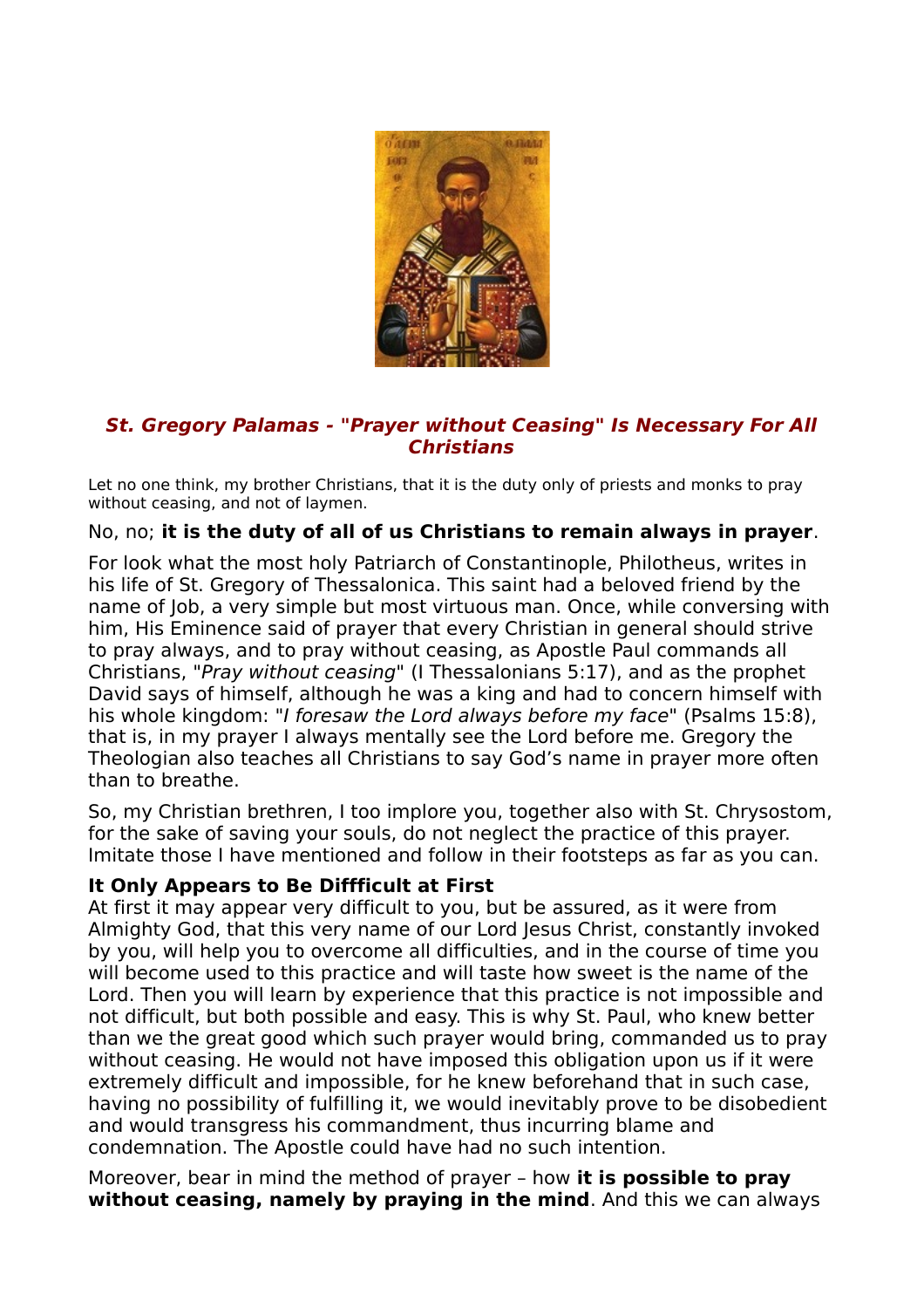do if we so wish. For when we sit down to work with our hands, when we walk, when we eat, when we drink we can always pray mentally and practice this mental prayer – the true prayer pleasing to God. Let us work with the body and pray with the soul. **Let our outer man perform his bodily tasks, and let the inner man be entirely dedicated to the service of God, never abandoning this spiritual practice of mental prayer**, as Jesus, God and Man, commanded us, saying: "But thou, when thou prayest, enter into thy closet, and when thou hast shut thy door, pray to thy Father which is in secret" (Matthew 6:6).

The closet of the soul is the body; our doors are the five bodily senses. **The soul enters its closet when the mind does not wander hither and thither**, roaming among things and affairs of the world, but stays within, in our heart. Our senses become closed and remain closed when we do not let them be attached to external sensory things, and in this way our mind remains free from every worldly attachment, and by secret mental prayer unites with God its Father. "And thy Father which seeth in secret shall reward thee openly," adds the Lord. God who knows all secret things sees mental prayer and rewards it openly with great gifts. For that prayer is true and perfect which fills the soul with Divine grace and spiritual gifts. As chrism perfumes the jar the more strongly the tighter it is closed, so prayer, the more fast it is imprisoned in the heart, abounds the more in Divine grace.

Blessed are **those who acquire the habit of this heavenly practice**, for by it they **overcome every temptation** of the evil demons, as David overcame the proud Goliath. It extinguishes the unruly lusts of the flesh, as the three men extinguished the flames of the furnace. This practice of inner prayer tames passions as Daniel tamed the wild beasts. By it the dew of the Holy Spirit is brought down upon the heart, as Elijah brought down rain on Mount Carmel. This mental prayer reaches to the very throne of God and is preserved in golden vials, sending forth their odors before the Lord, as John the Divine saw in the Revelation, "Four and twenty elders fell down before the Lamb, having every one of them harps, and golden vials full of odors, which are the prayers of the saints" (Revelation 5:8).

**This mental prayer is the light which illumines man's soul and inflames his heart with the fire of love of God.** It is the chain linking God with man and man with God. Oh the incomparable blessing of mental prayer! It allows a man constantly to converse with God. Oh truly wonderful and more than wonderful – to be with one's body among men while in one's mind conversing with God. Angels have no physical voice, but mentally never cease to sing glory to God. This is their sole occupation and all their life is dedicated to this.

So, brother, when you enter your closet and close your door, that is, when your mind is not darting hither and thither but enters within your heart, and your senses are confined and barred against things of this world, and when you pray thus always, you too are then like the holy angels, and your Father, Who sees your prayer in secret, which you bring Him in the hidden depths of your heart, will reward you openly by great spiritual gifts.

But what other and greater rewards can you wish from this when, as I said, you are mentally always before the face of God and are constantly conversing with